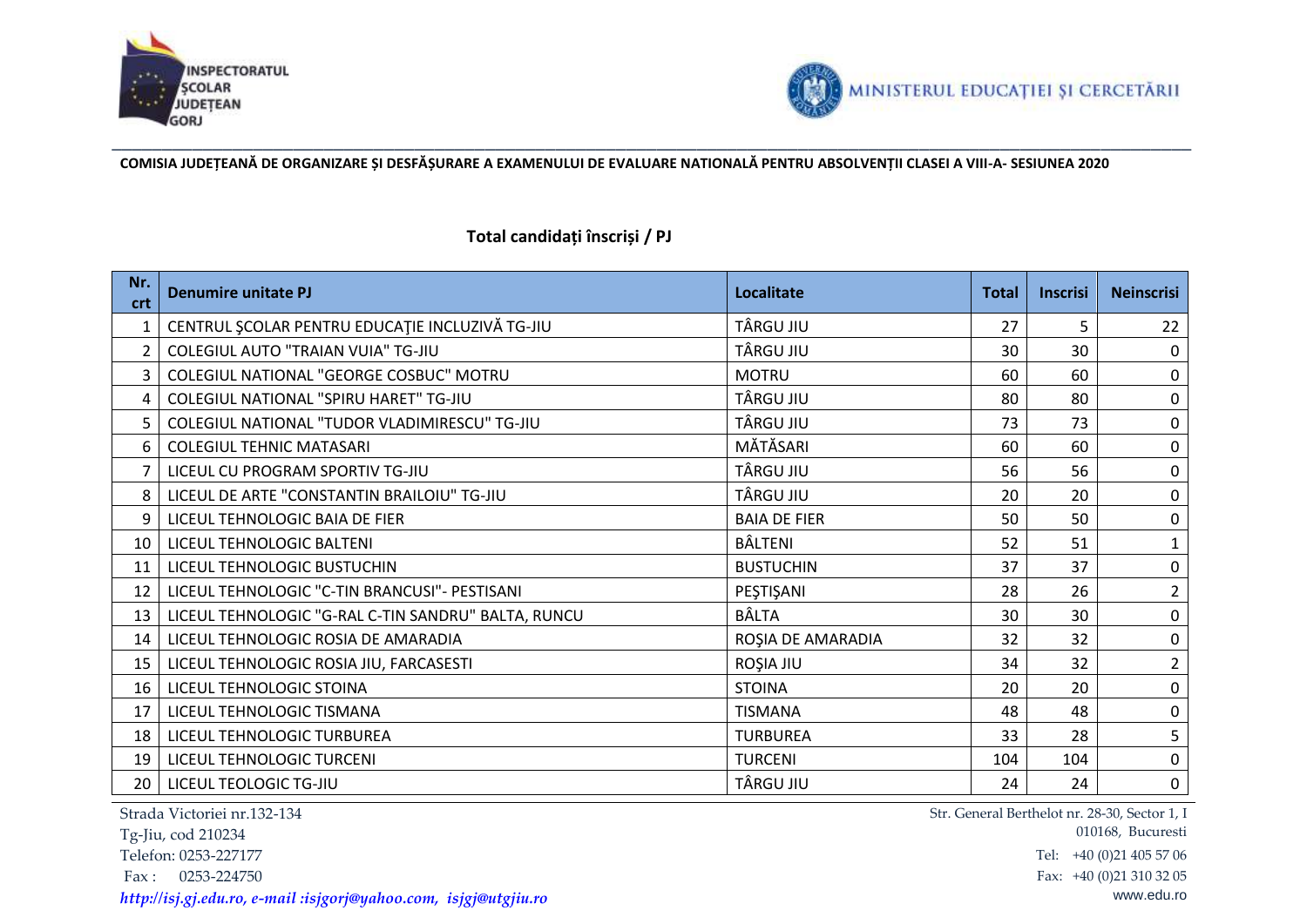



| 21 | SCOALA GIMNAZIALA ALIMPESTI                       | <b>ALIMPEŞTI</b>      | 12  | 11  | $\mathbf{1}$   |
|----|---------------------------------------------------|-----------------------|-----|-----|----------------|
| 22 | SCOALA GIMNAZIALA "AL.STEFULESCU" TG-JIU          | TÂRGU JIU             | 174 | 174 | $\mathbf 0$    |
| 23 | SCOALA GIMNAZIALA ANINOASA                        | <b>ANINOASA</b>       | 24  | 23  | $\mathbf{1}$   |
| 24 | SCOALA GIMNAZIALA "ANTONIE MOGOS" CEAURU, BALESTI | <b>CEAURU</b>         | 45  | 44  | $\mathbf{1}$   |
| 25 | SCOALA GIMNAZIALA ARCANI                          | <b>ARCANI</b>         | 4   | 4   | $\pmb{0}$      |
| 26 | SCOALA GIMNAZIALA "AUREL TEODORESCU" STEJARI      | <b>STEJARI</b>        | 17  | 16  | $\mathbf{1}$   |
| 27 | SCOALA GIMNAZIALA BALCESTI, BENGESTI-CIOCADIA     | <b>BĂLCEȘTI</b>       | 27  | 26  | $\mathbf{1}$   |
| 28 | SCOALA GIMNAZIALA BARBATESTI                      | BĂRBĂTEȘTI            | 12  | 12  | $\pmb{0}$      |
| 29 | SCOALA GIMNAZIALA BORASCU                         | <b>BORĂSCU</b>        | 22  | 22  | $\pmb{0}$      |
| 30 | SCOALA GIMNAZIALA BUMBESTI-PITIC                  | <b>BUMBESTI-PITIC</b> | 17  | 17  | $\pmb{0}$      |
| 31 | SCOALA GIMNAZIALA CALNIC                          | CÂLNIC                | 14  | 14  | $\pmb{0}$      |
| 32 | SCOALA GIMNAZIALA CAPRENI                         | CĂPRENI               | 13  | 13  | $\pmb{0}$      |
| 33 | SCOALA GIMNAZIALA CAPU-DEALULUI, BRANESTI         | CAPU DEALULUI         | 21  | 21  | $\pmb{0}$      |
| 34 | SCOALA GIMNAZIALA CARPINIS, CRASNA                | <b>CĂRPINIȘ</b>       | 45  | 45  | $\pmb{0}$      |
| 35 | SCOALA GIMNAZIALA CIUPERCENI                      | <b>CIUPERCENI</b>     | 10  | 9   | $\mathbf{1}$   |
| 36 | SCOALA GIMNAZIALA "CONSTANTIN BRANCUSI" TG-JIU    | TÂRGU JIU             | 60  | 59  | $\mathbf{1}$   |
| 37 | SCOALA GIMNAZIALA "CORNELIUS RADU" DANCIULESTI    | DĂNCIULEȘTI           | 16  | 16  | $\pmb{0}$      |
| 38 | SCOALA GIMNAZIALA CRUSET                          | <b>CRUSET</b>         | 46  | 45  | $\mathbf{1}$   |
| 39 | SCOALA GIMNAZIALA "C-TIN SAVOIU" TG-JIU           | TÂRGU JIU             | 137 | 137 | $\pmb{0}$      |
| 40 | SCOALA GIMNAZIALA DRAGUTESTI                      | <b>DRÄGUTESTI</b>     | 23  | 23  | $\pmb{0}$      |
| 41 | SCOALA GIMNAZIALA "ECATERINA TEODOROIU" TG-JIU    | <b>TÂRGU JIU</b>      | 40  | 40  | $\mathbf 0$    |
| 42 | SCOALA GIMNAZIALA "GHEORGHE TATARESCU" TG-JIU     | TÂRGU JIU             | 95  | 95  | $\pmb{0}$      |
| 43 | SCOALA GIMNAZIALA GODINESTI                       | <b>GODINEȘTI</b>      | 15  | 15  | $\pmb{0}$      |
| 44 | SCOALA GIMNAZIALA "GR.GEAMANU" TURCINESTI         | <b>TURCINESTI</b>     | 6   | 4   | $\overline{2}$ |
| 45 | SCOALA GIMNAZIALA HUREZANI                        | HUREZANI              | 24  | 24  | $\pmb{0}$      |
| 46 | SCOALA GIMNAZIALA "ION GRIGOROIU" LELESTI         | LELESTI               | 13  | 13  | $\mathbf 0$    |

Strada Victoriei nr.132-134 Tg-Jiu, cod 210234 Fax: 0253-224750<br>http://isi.gi.edu.ro.gr/mail.jisigori@ughoo.com/isigi@utgjiu.ro *[http://isj.gj.edu.ro,](http://isj.gj.edu.ro/) e-mail :isjgorj@yahoo.com, [isjgj@utgjiu.ro](mailto:isjgj@utgjiu.ro)* www.edu.ro

Str. General Berthelot nr. 28-30, Sector 1, I 010168, Bucuresti Tel: +40 (0)21 405 57 06<br>Fax: +40 (0)21 310 32 05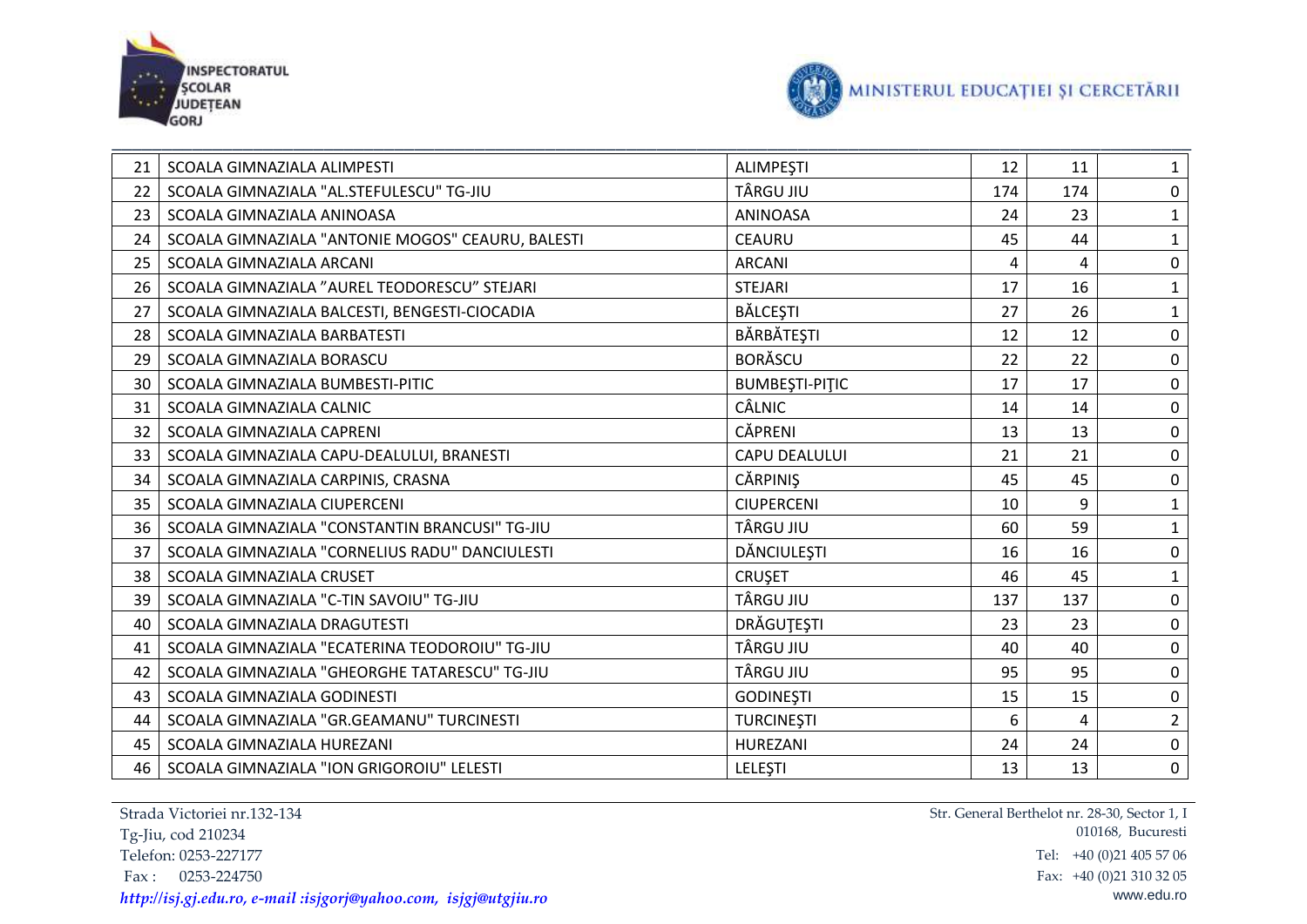



| 47 | SCOALA GIMNAZIALA "ION POPESCU VOITESTI" VOITESTI VALE, BALANESTI | BĂLĂNEȘTI                | 12  | 12  | 0                       |
|----|-------------------------------------------------------------------|--------------------------|-----|-----|-------------------------|
| 48 | SCOALA GIMNAZIALA "ION VALCEANU" DRAGOTESTI                       | DRĂGOTEȘTI               | 21  | 18  | 3                       |
| 49 | <b>SCOALA GIMNAZIALA IONESTI</b>                                  | <b>IONEȘTI</b>           | 22  | 22  | $\mathbf 0$             |
| 50 | SCOALA GIMNAZIALA JUPANESTI                                       | <b>JUPÂNEȘTI</b>         | 12  | 9   | 3                       |
| 51 | SCOALA GIMNAZIALA LIHULESTI, BERLESTI                             | LIHULEŞTI                | 22  | 19  | 3                       |
| 52 | SCOALA GIMNAZIALA "MAZILU VIPIE GHEORGHE" VALEA MANASTIRII        | VALEA MÂNĂSTIRII, CATUNE | 12  | 9   | $\overline{\mathbf{3}}$ |
| 53 | SCOALA GIMNAZIALA MUSETESTI                                       | <b>MUŞETEŞTI</b>         | 13  | 13  | $\pmb{0}$               |
| 54 | SCOALA GIMNAZIALA NEGRENI, LICURICI                               | <b>NEGRENI</b>           | 26  | 26  | $\mathbf 0$             |
| 55 | SCOALA GIMNAZIALA "NICOLAE COSTESCU" BOLBOSI                      | <b>BOLBOSI</b>           | 33  | 31  | $\overline{2}$          |
| 56 | SCOALA GIMNAZIALA "NICOLAE TOMOVICI-PLOPSOR" PLOPSORU             | PLOPSORU                 | 62  | 59  | 3                       |
| 57 | SCOALA GIMNAZIALA NOVACI                                          | <b>NOVACI</b>            | 54  | 54  | $\pmb{0}$               |
| 58 | SCOALA GIMNAZIALA NR 1, BUMBESTI-JIU                              | <b>BUMBEŞTI-JIU</b>      | 55  | 55  | $\mathbf 0$             |
| 59 | SCOALA GIMNAZIALA NR.1 ALBENI                                     | <b>ALBENI</b>            | 34  | 33  | $\mathbf{1}$            |
| 60 | SCOALA GIMNAZIALA NR.1 ANDREESTI, VLADIMIR                        | ANDREESTI                | 22  | 22  | $\pmb{0}$               |
| 61 | SCOALA GIMNAZIALA NR.1 DANESTI                                    | DĂNEȘTI                  | 21  | 20  | $\mathbf{1}$            |
| 62 | SCOALA GIMNAZIALA NR.1 "G.USCATESCU" TG-CARBUNESTI                | TÂRGU CĂRBUNEȘTI         | 107 | 107 | $\mathbf 0$             |
| 63 | SCOALA GIMNAZIALA NR.1 MOTRU                                      | <b>MOTRU</b>             | 154 | 154 | $\pmb{0}$               |
| 64 | SCOALA GIMNAZIALA NR.1 NEGOMIR                                    | <b>NEGOMIR</b>           | 38  | 36  | $\overline{2}$          |
| 65 | SCOALA GIMNAZIALA NR.1 POLOVRAGI                                  | POLOVRAGI                | 21  | 18  | $\overline{\mathbf{3}}$ |
| 66 | SCOALA GIMNAZIALA NR.1 ROVINARI                                   | <b>ROVINARI</b>          | 68  | 68  | $\pmb{0}$               |
| 67 | SCOALA GIMNAZIALA NR.1 TELESTI                                    | <b>TELEȘTI</b>           | 26  | 26  | $\mathbf 0$             |
| 68 | SCOALA GIMNAZIALA NR.1 TICLENI                                    | <b>TICLENI</b>           | 36  | 36  | $\pmb{0}$               |
| 69 | SCOALA GIMNAZIALA NR.1 URDARI                                     | <b>URDARI</b>            | 28  | 28  | 0                       |
| 70 | SCOALA GIMNAZIALA NR.1 VAGIULESTI                                 | VĂGIULEȘTI               | 18  | 18  | $\pmb{0}$               |
| 71 | SCOALA GIMNAZIALA NR.2 MOTRU                                      | <b>MOTRU</b>             | 28  | 28  | $\pmb{0}$               |
| 72 | SCOALA GIMNAZIALA NR.3 ROVINARI                                   | <b>ROVINARI</b>          | 26  | 25  | $\mathbf{1}$            |

Strada Victoriei nr.132-134 Tg-Jiu, cod 210234 Fax: 0253-224750<br>http://isi.gi.edu.ro.gr/mail.jisigori@ughoo.com/isigi@utgjiu.ro *[http://isj.gj.edu.ro,](http://isj.gj.edu.ro/) e-mail :isjgorj@yahoo.com, [isjgj@utgjiu.ro](mailto:isjgj@utgjiu.ro)* www.edu.ro

Str. General Berthelot nr. 28-30, Sector 1, I 010168, Bucuresti Tel: +40 (0)21 405 57 06<br>Fax: +40 (0)21 310 32 05